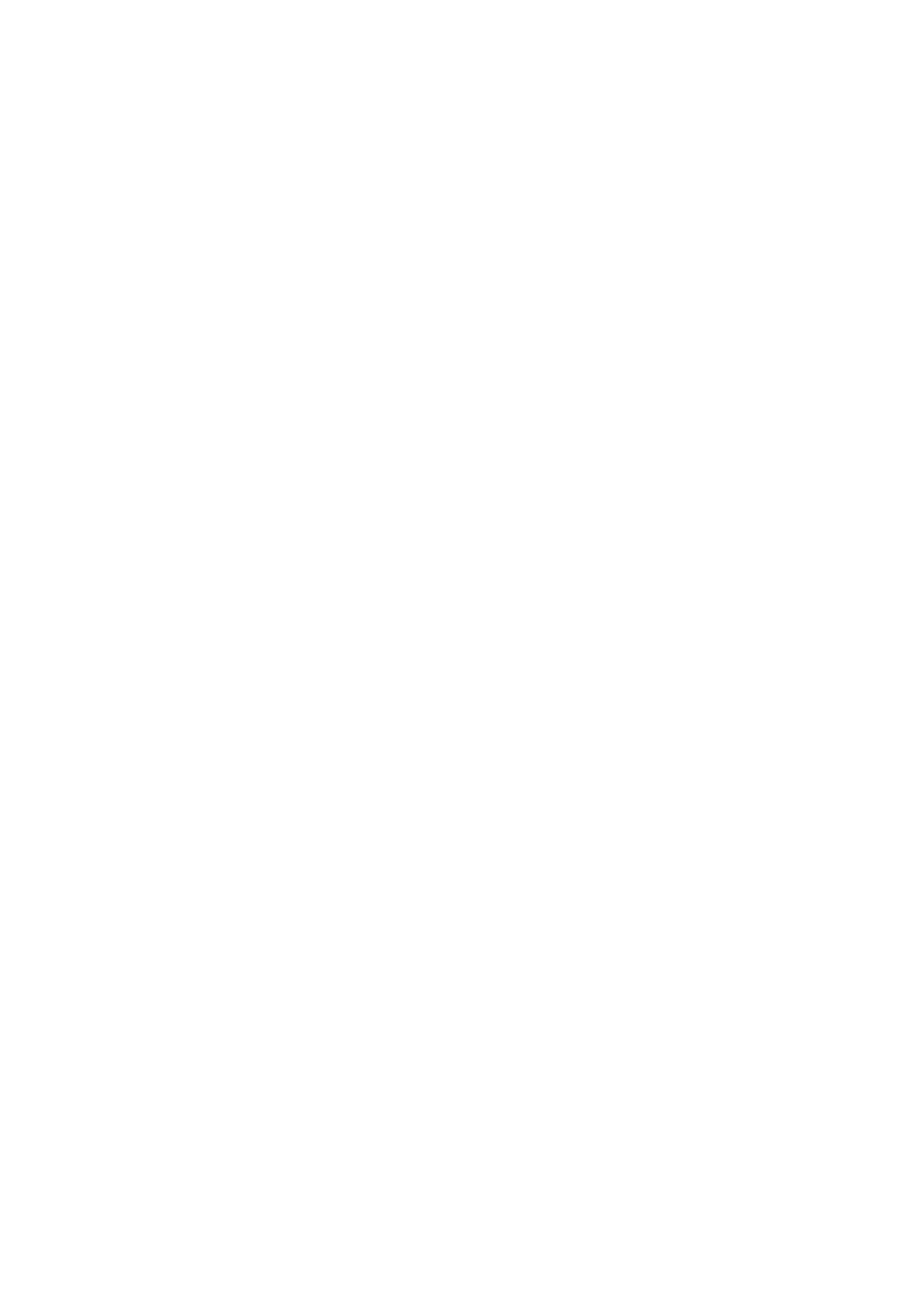

# **1 Welcome**

The meeting was opened with a karakia

Whakataka te hau ki te uru Whakataka te hau ki te tonga Kia mākinakina ki uta Kia mātaratara ki tai E hī ake ana te atakura He tio He huka He hau hū Tīhei mauri ora!

*Cease o winds from the west Cease o winds from the south Bring calm breezes over the land Bring calm breezes over the sea And let the red-tipped dawn come With a touch of frost A sharpened air And promise of a glorious day*

# **2 Apologies**

There were no apologies.

# **3 Declaration of Interest**

There were no declarations of interest.

## **4 Confirmation of Minutes**

Resolution number DT/2022/19

MOVED by Chairperson R Jackson, seconded by Member T Deans:

#### **That the Devonport-Takapuna Local Board:**

**a) confirms the ordinary minutes of its meeting, held on Tuesday, 15 February 2022 as true and correct.**

#### **CARRIED**

## **5 Leave of Absence**

There were no leaves of absence.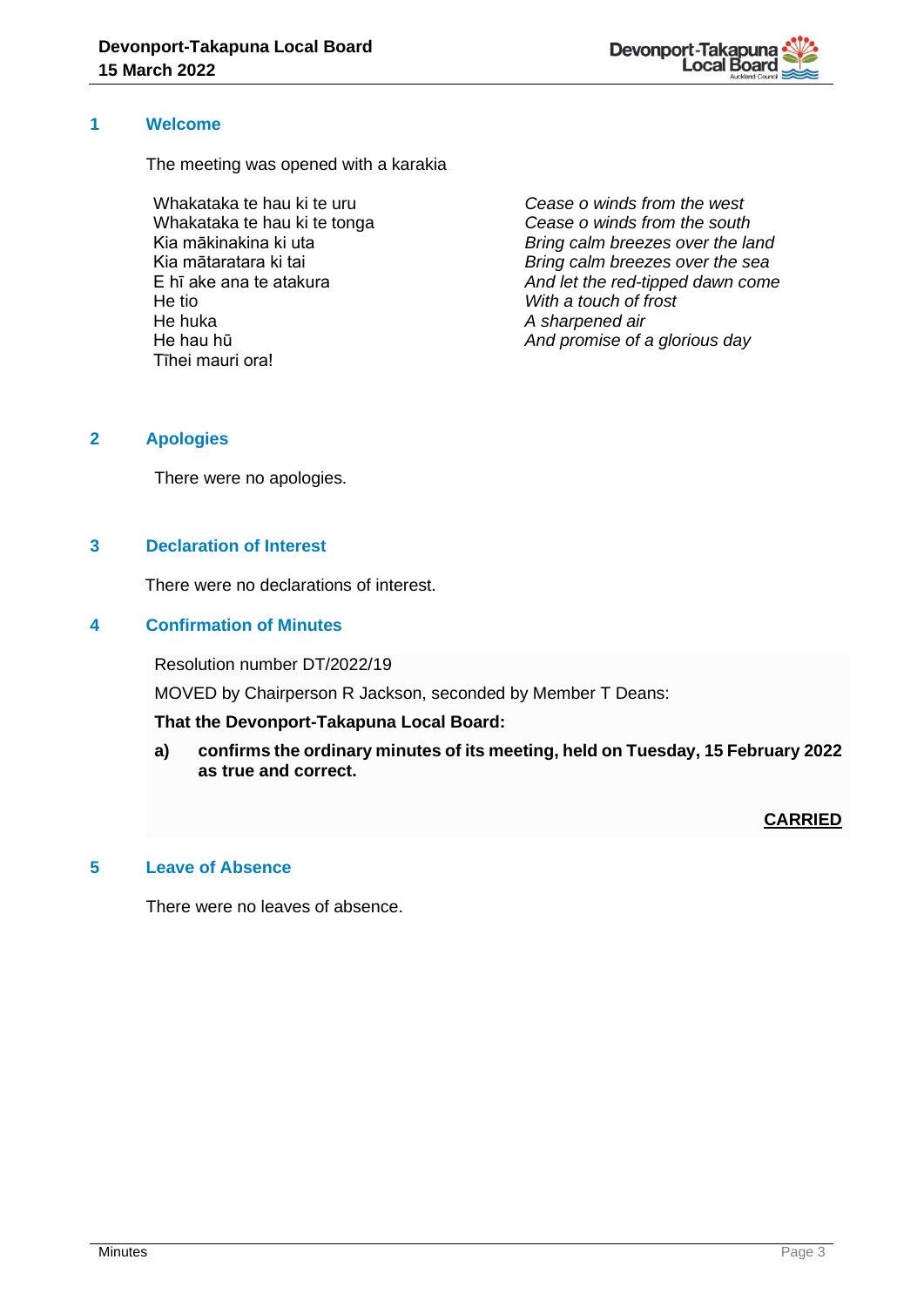#### **6 Acknowledgements**

#### **6.1 Acknowledgment - Terry Dunleavy**

A document has been tabled for this item. A copy has been placed on the official minutes and is availbable on the Auckland Council website as a minutes attachments.

Resolution number DT/2022/20

MOVED by Member G Wood, seconded by Chairperson R Jackson:

#### **That the Devonport-Takapuna Local Board:**

**a) acknowledge the passing of Terry Dunleavy and offer our sincere condolences to his family.**

## **CARRIED**

#### **Attachments**

A 15 March 2022 - Devonport -Takapuna Local Board Meeting - Item 6.1 - Acknowledgments - Terry Dunleavy

# **7 Petitions**

There were no petitions.

#### **8 Deputations**

There were no deputations.

#### **9 Public Forum**

There was no public forum.

#### **10 Extraordinary Business**

#### **10.1 Extraordinary Business - Anzac day service**

Resolution number DT/2022/21

MOVED by Deputy Chairperson J O'Connor, seconded by Chairperson R Jackson:

#### **That the Devonport-Takapuna Local Board:**

- **a) considers an extraordinary item 'ANZAC Day Service' at Item 18.1 – Consideration of Extraordinary Items of this agenda, noting:**
	- **i) the reason the matter was not on the agenda is to ensure staff can account and plan effectively for local board decisions relating to ANZAC Day services prior to April.**
	- **ii) the reason why this matter cannot be delayed until a subsequent meeting is to ensure staff can account and plan effectively for local board decisions relating to ANZAC Day services prior to April.**

**CARRIED**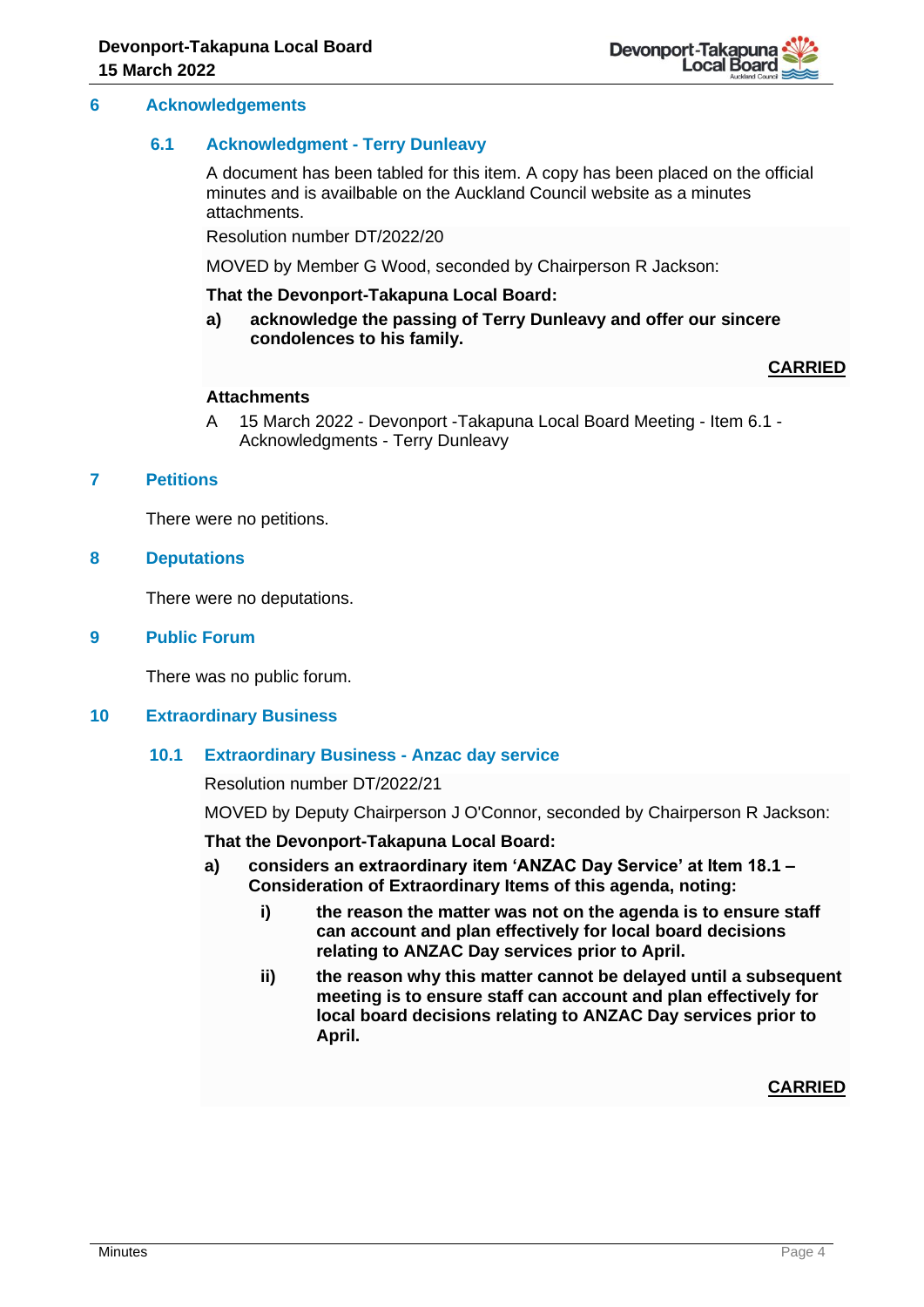

# **Precedence of Business**

Resolution number DT/2022/22

MOVED by Chairperson R Jackson, seconded by Deputy Chairperson J O'Connor:

#### **That the Devonport-Takapuna Local Board:**

**a) agree that Item 18: ANZAC Day Service be accorded precedence at this time.**

**CARRIED**

## **18 Consideration of Extraordinary Items**

#### **18.1 ANZAC day service**

A report has been circulated prior to the meeting. A copy has been placed on the official minutes and is availbable on the Auckland Council website as a minutes attachments.

Resolution number DT/2022/23

MOVED by Chairperson R Jackson, seconded by Member T Deans:

#### **That the Devonport-Takapuna Local Board:**

- **a) approve the delivery of a small invitation-only Anzac Day remembrance at the Takapuna War Memorial on 25 April 2022, as outlined in Paragraph 19 of this agenda report,**
- **b) approve the delivery of a small invitation-only Anzac Day remembrance at the Devonport War Memorial on 25 April 2022, as outlined in Paragraph 19 of this agenda report, including filming**
- **c) approve the delivery of an invitation-only service at the Devonport Returned Services Association premises on 25 April 2022, as outlined in Paragraph 19 of this agenda report, including the option live-streaming to enable the community to safely take part in the commemoration**
- **d) note that members of the public and local schools and community organisations will be able to place poppies, flowers, and tributes at the Takapuna and Devonport war memorials during the day, and that the support frame for flowers and the sandboxes for poppies will be installed at the Devonport War Memorial as usual to enable this.**
- **e) note that the total estimated of \$13,250 for delivery of the three small events is significantly less than the \$40,000 allocated in the Devonport-Takapuna Local Board Anzac Services budget (ID 121)**
- **f) reallocate unspent funds from the Devonport-Takapuna Anzac Services budget (ID 121) in two parts:**
	- **i) make a one-off donation of \$10,000 to the Devonport RSA Poppy Day Fund, noting that the combined effects of three consecutive years of pandemic disruption have decreased the Devonport RSA income and fundraising opportunities, while the need for their welfare and outreach services has grown significantly.**
	- **ii) reallocate the remaining unspent funds of approximately \$16,750 to the local board's Community Grants programme (ID 125).**

#### **CARRIED**

## **Attachments**

A 15 March 2022, Devonport-Takapuna Local Board: Item 18.1 - ANZAC day service, Report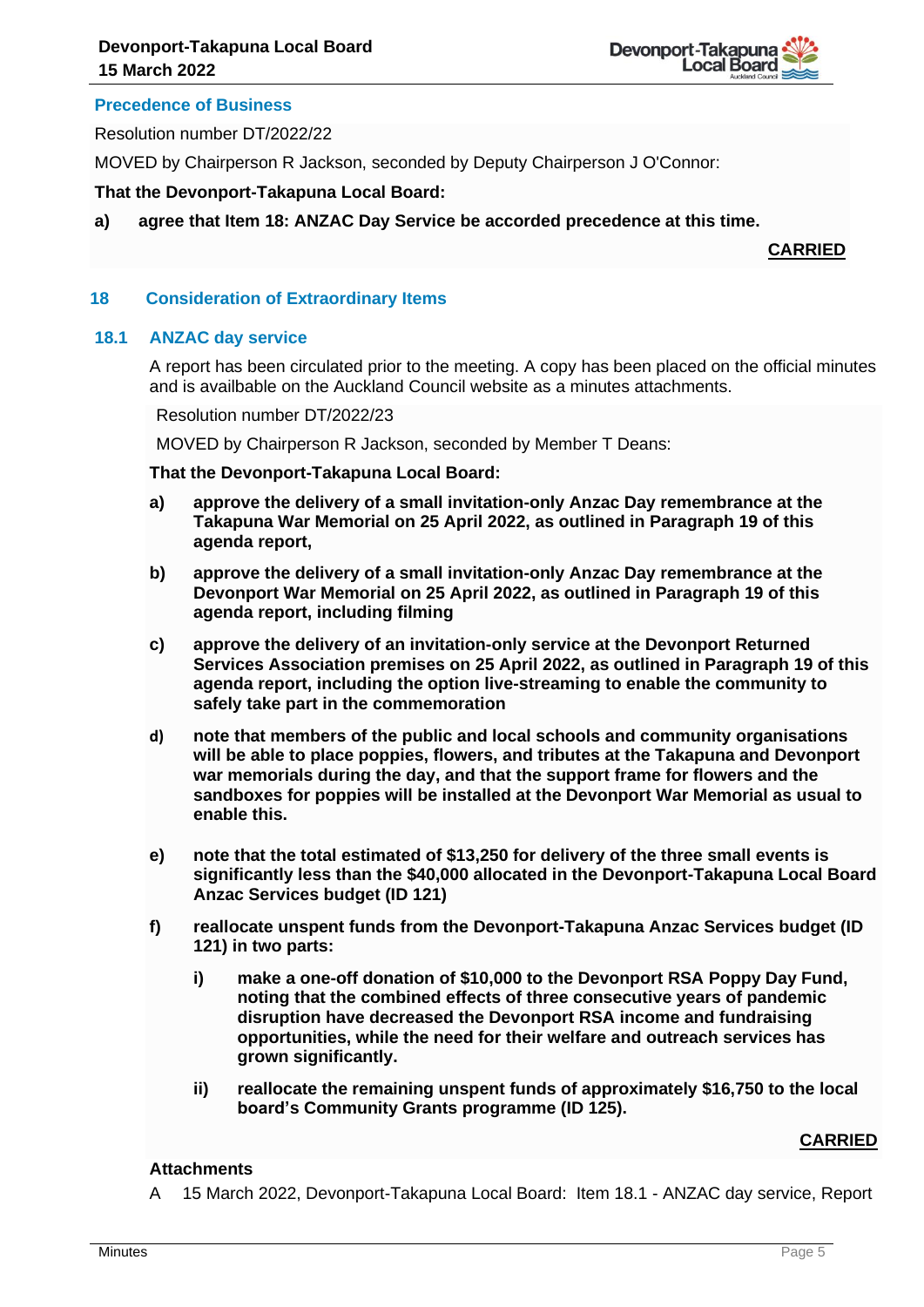# **11 Local board input to development of Auckland Transport's Interim Speed Management Plan**

A document has been tabled for this item. A copy has been placed on the official minutes and is availbable on the Auckland Council website as a minutes attachments.

MOVED by Chairperson R Jackson, seconded by Member G Wood:

That the Devonport-Takapuna Local Board:

- a) recommends that the following roads within the local board area be reviewed as a part of the Interim Speed Management Plan, with a view to reducing speeds on these road to 40kmph, subject to public consultation and local board having decision-making on any recommendations made:
	- i) Sunnynook and Forrest Hill the area bounded by the Northern Motorway to the west, Tristram Ave to the south, Forrest Hill Road and East Coast Road from Tristram Ave to Sunset Road forming the eastern boundary; and Sunset Road to the Northern Motorway on the northern boundary
	- ii) Campbells Bay Aberdeen Road, between 63 Aberdeen Road and Beach Rd (Campbells Bay Primary School)
	- iii) Castor Bay Beach Road, Castor Bay, between Peter Terrace and Rahopara **Street**
	- iv) Narrow Neck Seabreeze Road, Hamana Street, Old Lake Road (between Lake Rd and Wairoa Road)
	- v) Devonport Vauxhall Road (from Wairoa Road to Albert Road), Albert Road
	- vi) Hauraki Hart Road, Purchas Rd, Stone Street, Jutland Road, Northboro Road
	- vii) Belmont Eversleigh Road, Coronation St, Creamer Ave, Bardia Street
- b) notes that the streets in (a) have been recommended for further investigation in response to community enquiries.

MOVED by Member T van Tonder, seconded by Member A Bennett:

Member T van Tonder moved an amendment by replacement to the original recommendation as follows:

- a) recommends that the following roads within the local board area be reviewed as a part of the Interim Speed Management Plan, with a view to reducing speeds on these roads to 40kmph, subject to public consultation and local board having decisionmaking on any recommendations made:
	- i) Sunnynook and Forrest Hill the area bounded by the Northern Motorway to the west, Tristram Ave to the south, Forrest Hill Road and East Coast Road from Tristram Ave to Sunset Road forming the eastern boundary; and Sunset Road to the Northern Motorway on the northern boundary
	- ii) Campbells Bay Aberdeen Road, between 63 Aberdeen Road and Beach Rd (Campbells Bay Primary School)
	- iii) Castor Bay Beach Road, Castor Bay, between Peter Terrace and Rahopara Street.

**LOST**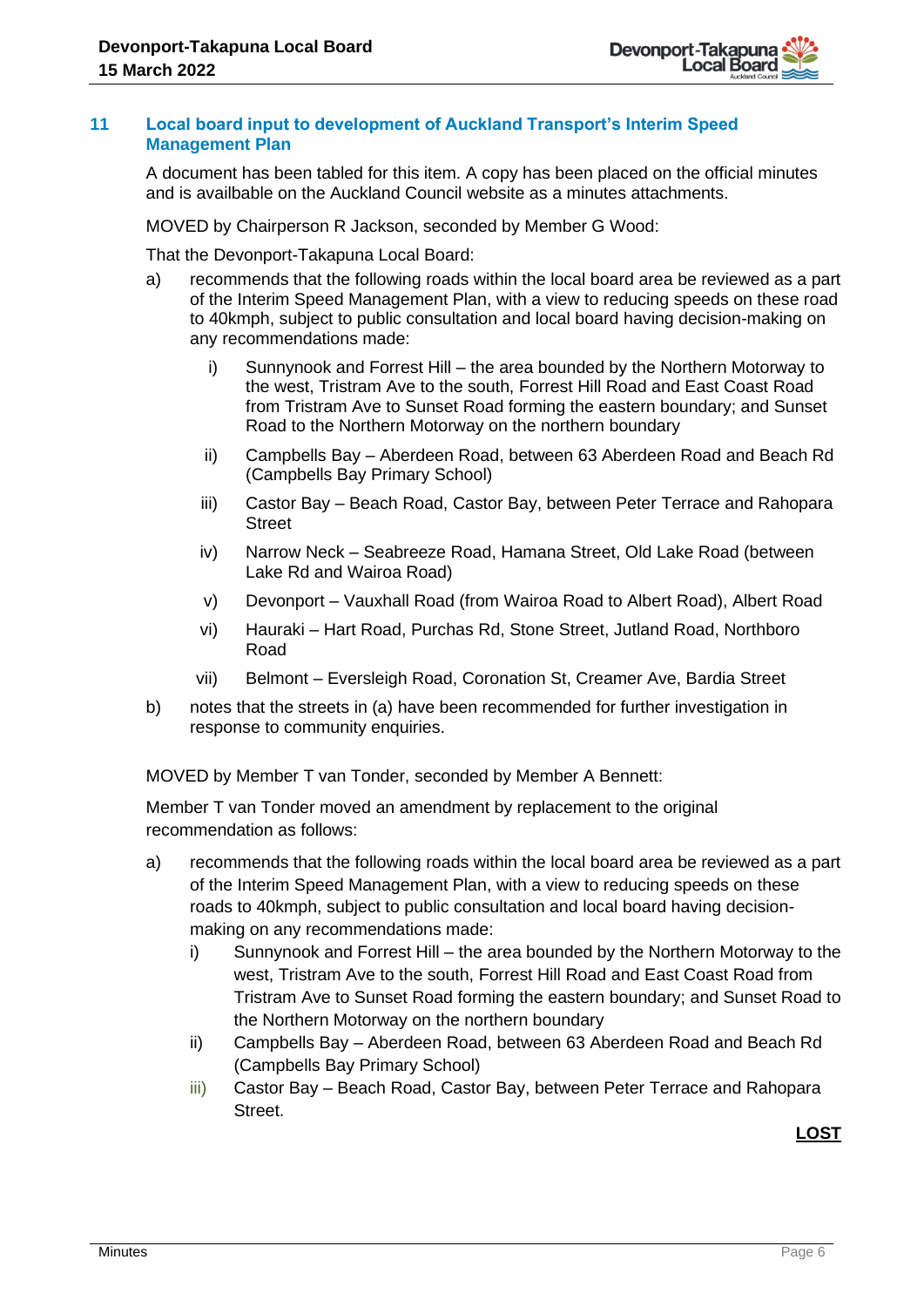Resolution number DT/2022/24

MOVED by Chairperson R Jackson, seconded by Member G Wood:

The Chairperson put the substantive motion.

# **That the Devonport-Takapuna Local Board:**

- **a) recommends that the following roads within the local board area be reviewed as a part of the Interim Speed Management Plan, with a view to reducing speeds on these road to 40kmph, subject to public consultation and local board having decision-making on any recommendations made:**
	- **i) Sunnynook and Forrest Hill – the area bounded by the Northern Motorway to the west, Tristram Ave to the south, Forrest Hill Road and East Coast Road from Tristram Ave to Sunset Road forming the eastern boundary; and Sunset Road to the Northern Motorway on the northern boundary**
	- **ii) Campbells Bay – Aberdeen Road, between 63 Aberdeen Road and Beach Rd (Campbells Bay Primary School)**
	- **iii) Castor Bay – Beach Road, Castor Bay, between Peter Terrace and Rahopara Street**
	- **iv) Narrow Neck – Seabreeze Road, Hamana Street, Old Lake Road (between Lake Rd and Wairoa Road)**
	- **v) Devonport – Vauxhall Road (from Wairoa Road to Albert Road), Albert Road**
	- **vi) Hauraki – Hart Road, Purchas Rd, Stone Street, Jutland Road, Northboro Road**
	- **vii) Belmont – Eversleigh Road, Coronation St, Creamer Ave, Bardia Street**
- **b) notes that the streets in (a) have been recommended for further investigation in response to community enquiries.**

#### **The substantive motion was declared.**

#### **Attachments**

A 15 March 2022 - Devonport Takapuna Local Board Business Meeting - Item 11 - Auckland Transport's Interim Speed Management Plan

**CARRIED**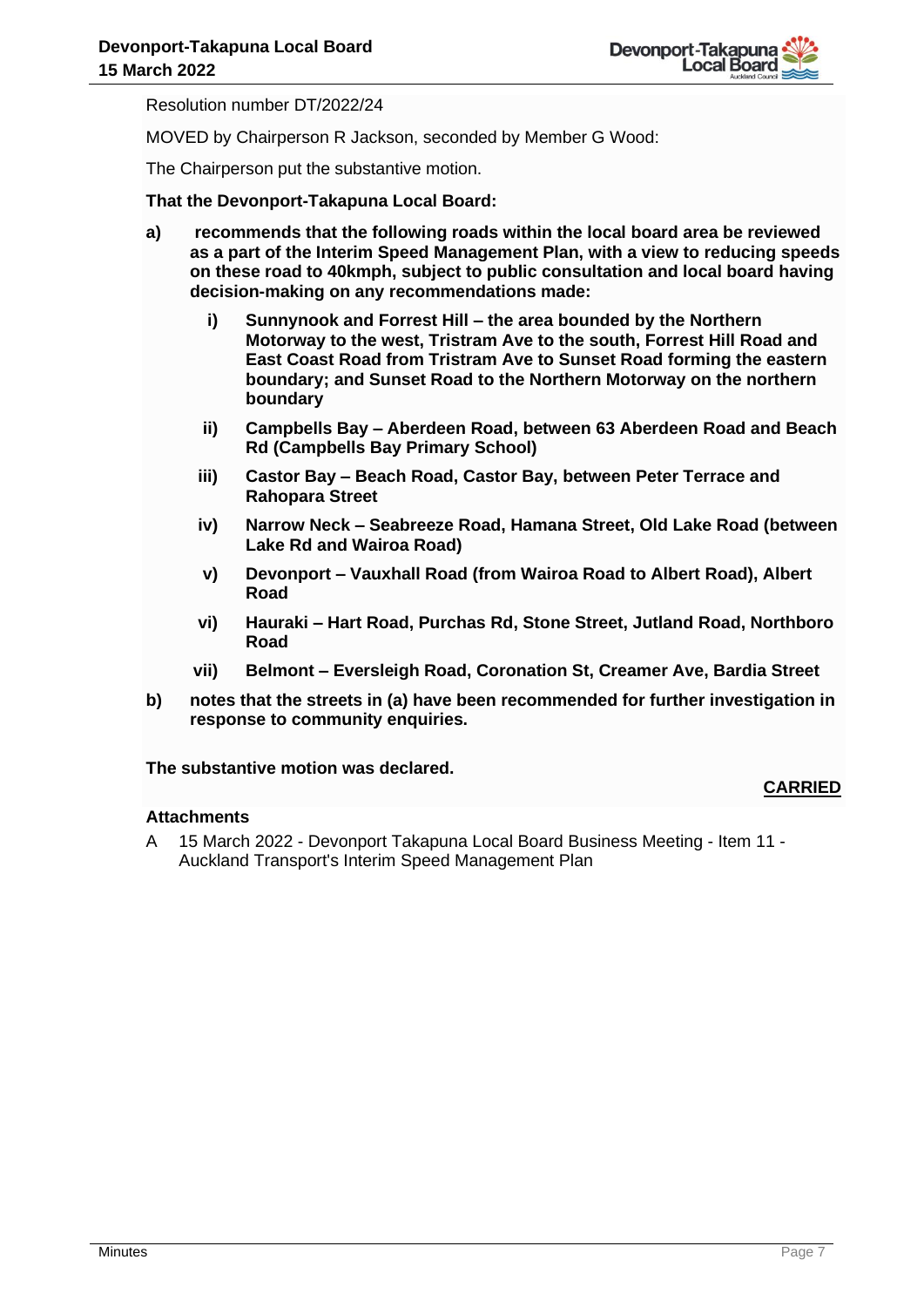# **12 Public feedback on proposal to make a new Signs Bylaw 2022**

Resolution number DT/2022/25

MOVED by Chairperson R Jackson, seconded by Member G Wood:

**That the Devonport-Takapuna Local Board:** 

- **a) receives the public feedback on the proposal to make a new Auckland Council and Auckland Transport Signs Bylaw 2022 / Ture ā-Rohe mo nga Tohu 2022 and associated controls as attached to this agenda report**
- **b) notes that three people from the local board area provided feedback to this proposal, and a total of 106 submissions were received from the whole of Auckland (76 individuals and 30 organisations)**
- **c) supports making a new bylaw which combines the current Signage Bylaw 2015 and Election Signs Bylaw 2013**
- **d) provides the following feedback on matters raised in the public submissions and by the local board, to assist the Bylaw Panel in its deliberations:**
	- **i) P1 Banners: Support the definitions and controls outlining the use of banner signs in selected locations to promote events which add vibrancy to our town centres and communities**
	- **ii) P2 Election Signs**
		- **A) P2A Display period – Support the 9-week display period and note that, while all three local submitters would have preferred a briefer timeframe, the Electoral Act 1993 prohibits a bylaw being made to shorten this period**
		- **B) P2B Election signs facing parks – Do not support provisions seeking to restrict election signs on private properties facing parks, reserves, and open spaces, as this restricts the right of residents to exercise their democratic right to display election signage. However, the board would support a prohibition on placing election signs along the shared boundary between private and council-controlled land.**
		- **C) P2C Entrust election signs – support provisions removing Entrust's status as the only energy trust permitted to display election signs and ensuring all energy trusts are treated equally – noting that Entrust does not hold elections in the Devonport-Takapuna Local Board area**
		- **D) The board considers that outside the 9-week election campaign period signs designed purely to promote government or local body elected members should be restricted to their official premises or residence**
		- **E) The board considers that outside the 9-week election campaign period signs where a government or local body elected member is promoting a particular cause or event should be limited to no more than 3 weeks at any one site in any three-month period.**
	- **iii) P3 Event Signs** 
		- **A) P3A Private garage sale signs – Partially support these provisions, but recommend allowing garage sale signs to be displayed up to three days prior**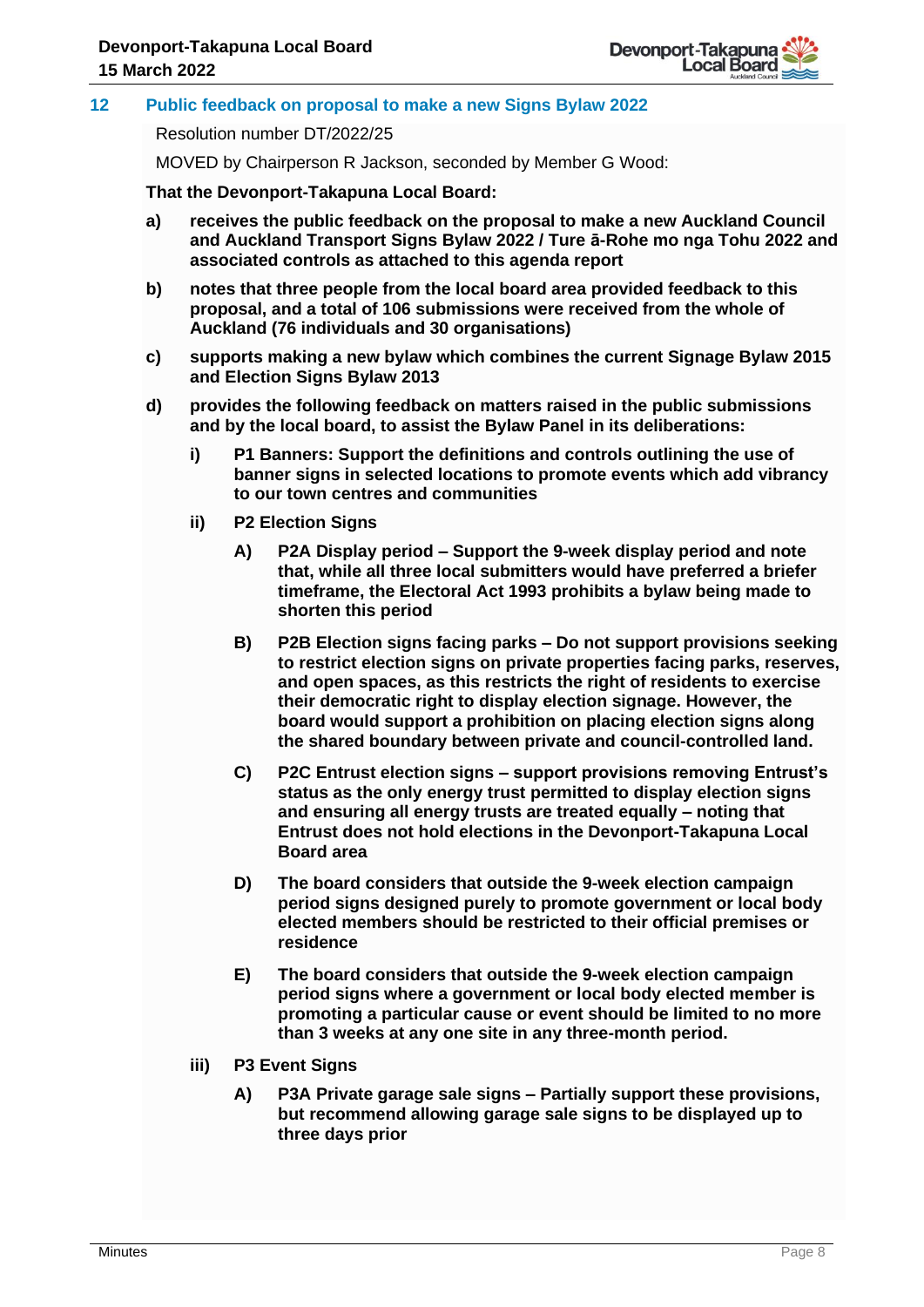- **B) P3B Roadside event signs for elections and not-for-profits – Support proposals permitting events run by not-for-profits to use the same approved roadside sites as election signage, but seek clarification around signage for events benefitting not-for-profits which are sponsored or provided by a commercial third party, and recommend that these sites be limited to election candidates and not-for-profit organisations and events in the local board/ward area**
- **C) P3C Clarify event sign rules, including definition and placement – Support the additional clarifications and definitions**
- **D) Support temporary signs up to 3m2 on private property supporting trade exhibitions, shows, and commercial events which may be displayed up to four weeks prior, and moved immediately after the event.**
- **E) Does not support signs attached to public infrastructure such as traffic signs, power poles, communications cabinets, or power transformers for purposes not related to the purpose of the infrastructure – including house removals, real estate sales, vehicle sales, or advertising services.**
- **iv) P4 Freestanding signs –**
	- **A) P4 Support the proposals clarifying the definitions of freestanding signs, distance between multiple signs, location, and proximity to neighbouring sites**
- **v) P5 Portable signs** 
	- **A) P5A Increasing area in Auckland City Centre Zone where portable signs are prohibited – We do not offer feedback on this point, which we believe would be more appropriately dealt with by the Waitemata Local Board**
	- **B) P5B Clarify current rules, including definition and placement – Generally support the clarity and definitions, but recommend some flexibility or consenting process which enables additional ladderboards for multi-business buildings and arcades, and/or for reasonable signage at street corners to enable customers to find businesses and local attractions located down side streets – to support business recovery, and the vibrancy and viability of our shopping centres.**
- **vi) P6 Posters Clarifying current rules, including poster sites needing permission – Support the proposal to introduce controls on the proliferation of poster sites, so vibrancy is maintained without overwhelming visual clutter**
- **vii) P7 Real estate signs** 
	- **A) P7A Increase size of wall-mounted real estate signs in Heavy Industry Zones to 6m2 – Support the proposal**
	- **B) P7B General real estate signage – Support provisions for one principal 'for sale' sign at the property, but recommend clear rules on how long they may remain in place after the property has been sold**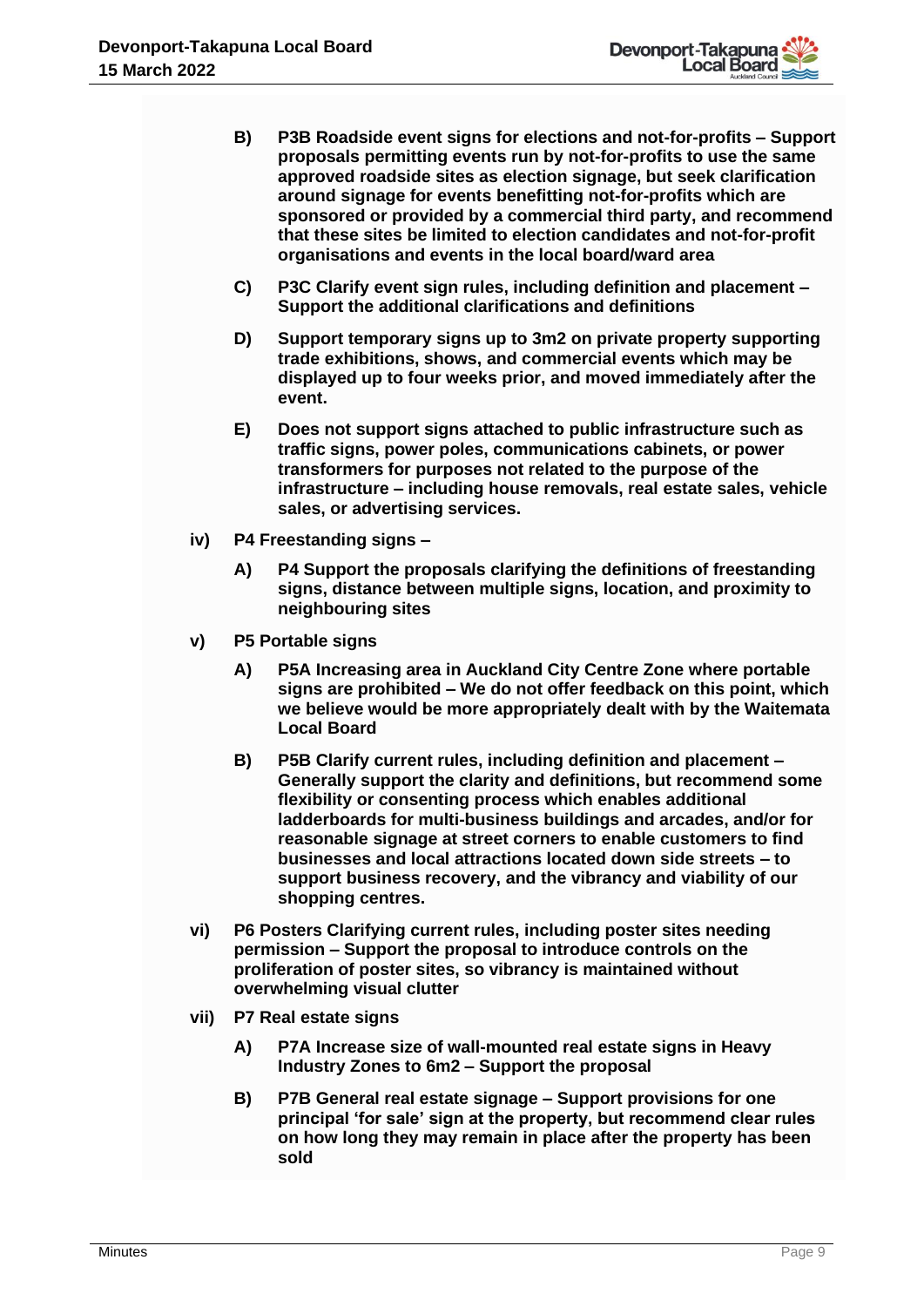| h 2022 |                                                                                                                                                                                                                            | Local Board<br>Auckland Council                                                                                                                                                                                                                                                                                                                                                                                                                                                                                           |  |
|--------|----------------------------------------------------------------------------------------------------------------------------------------------------------------------------------------------------------------------------|---------------------------------------------------------------------------------------------------------------------------------------------------------------------------------------------------------------------------------------------------------------------------------------------------------------------------------------------------------------------------------------------------------------------------------------------------------------------------------------------------------------------------|--|
|        | C)                                                                                                                                                                                                                         | P7B General real estate signage – Support provisions for up to three<br>directional signs at the three intersections nearest to the property,<br>which may only be displayed on the day of an open home or auction                                                                                                                                                                                                                                                                                                        |  |
|        | D)                                                                                                                                                                                                                         | P7B General real estate signage - Recommend that each real estate<br>brand be limited to one generic open home/auction sign at any<br>intersection, noting a growing proliferation of signs at key<br>intersections where multiple agents at the same branded agency are<br>each displaying personalised open home signs                                                                                                                                                                                                  |  |
|        | E)                                                                                                                                                                                                                         | P7B General real estate signage - Recommend that illuminated real<br>estate signs in residential areas be prohibited, as they create light<br>disturbance to neighbours and we do not have the resources to<br>monitor and enforce the allowed light levels.                                                                                                                                                                                                                                                              |  |
|        | F)                                                                                                                                                                                                                         | The board considers that real estate signs where the primary<br>purpose is to advertise the agent and not a property for sale should<br>only be permitted at their business premises or private residence                                                                                                                                                                                                                                                                                                                 |  |
| viii)  |                                                                                                                                                                                                                            | P8 Stencil signs - Support the provisions and clarity provided                                                                                                                                                                                                                                                                                                                                                                                                                                                            |  |
| ix)    |                                                                                                                                                                                                                            | P9 Vehicle signs – The board understands the intent of these provisions,<br>but does not support this due to concerns about potential inequities -<br>such as private vehicles being prohibited from being used as mobile<br>billboards while our public buses carry large advertising, and prohibitions<br>intended to prevent commercial car yards using on-street parking to sell<br>cars meaning private vehicle owners would also be committing a breach if<br>they park their car on the road with a for sale sign. |  |
| X)     |                                                                                                                                                                                                                            | P10 Verandah signs – Support the greater clarity of these rules on the<br>different types of verandah signage                                                                                                                                                                                                                                                                                                                                                                                                             |  |
| xi)    | P11 Wall-mounted signs - Support 11A provisions increasing the size of<br>wall-mounted signs in Heavy Industry Zones, and increased clarity in<br>11B's provisions outline on size, location, and proximity to other signs |                                                                                                                                                                                                                                                                                                                                                                                                                                                                                                                           |  |
| xii)   |                                                                                                                                                                                                                            | P12 Window signs - Support these proposals                                                                                                                                                                                                                                                                                                                                                                                                                                                                                |  |
|        |                                                                                                                                                                                                                            | xiii) P13A, 13B, 13C Special rules for certain signs (Major Recreational Facility<br>Zones, Open Space Zone, Commercial Sexual Services) - Support these<br>proposals                                                                                                                                                                                                                                                                                                                                                     |  |
|        |                                                                                                                                                                                                                            | xiv) P14A, 14B General rules (Safety and Traffic, Tops of Buildings) – Support<br>these proposals                                                                                                                                                                                                                                                                                                                                                                                                                         |  |
| XV)    |                                                                                                                                                                                                                            | P14C Illuminated Signs - Support these proposals, and                                                                                                                                                                                                                                                                                                                                                                                                                                                                     |  |
|        | A)                                                                                                                                                                                                                         | recommend that illuminated signs be restricted to commercial and<br>industrial zones, or that the size of illuminated signs in residential<br>areas be no greater than 0.3m2 and have low luminence levels                                                                                                                                                                                                                                                                                                                |  |
|        | B)                                                                                                                                                                                                                         | recommend that illuminated commercial billboards be restricted in<br>size, and not be permitted to primarily face a motorway or road<br>where they create a visual distraction and safety hazard                                                                                                                                                                                                                                                                                                                          |  |
|        |                                                                                                                                                                                                                            | xvi) P14D Business which have ceased to trade - Support the proposal that<br>signs should be removed or covered within 60 days of a business or<br>organisation ceasing to trade - unless the sign is of heritage value or is an<br>integral part of the structure of the building                                                                                                                                                                                                                                        |  |
|        |                                                                                                                                                                                                                            | xvii) P15 Controls and approvals – Supports these proposals                                                                                                                                                                                                                                                                                                                                                                                                                                                               |  |
|        |                                                                                                                                                                                                                            | xviii) P16 Enforcement powers and penalties, Savings and transitional -                                                                                                                                                                                                                                                                                                                                                                                                                                                   |  |

**Support these proposals, and:**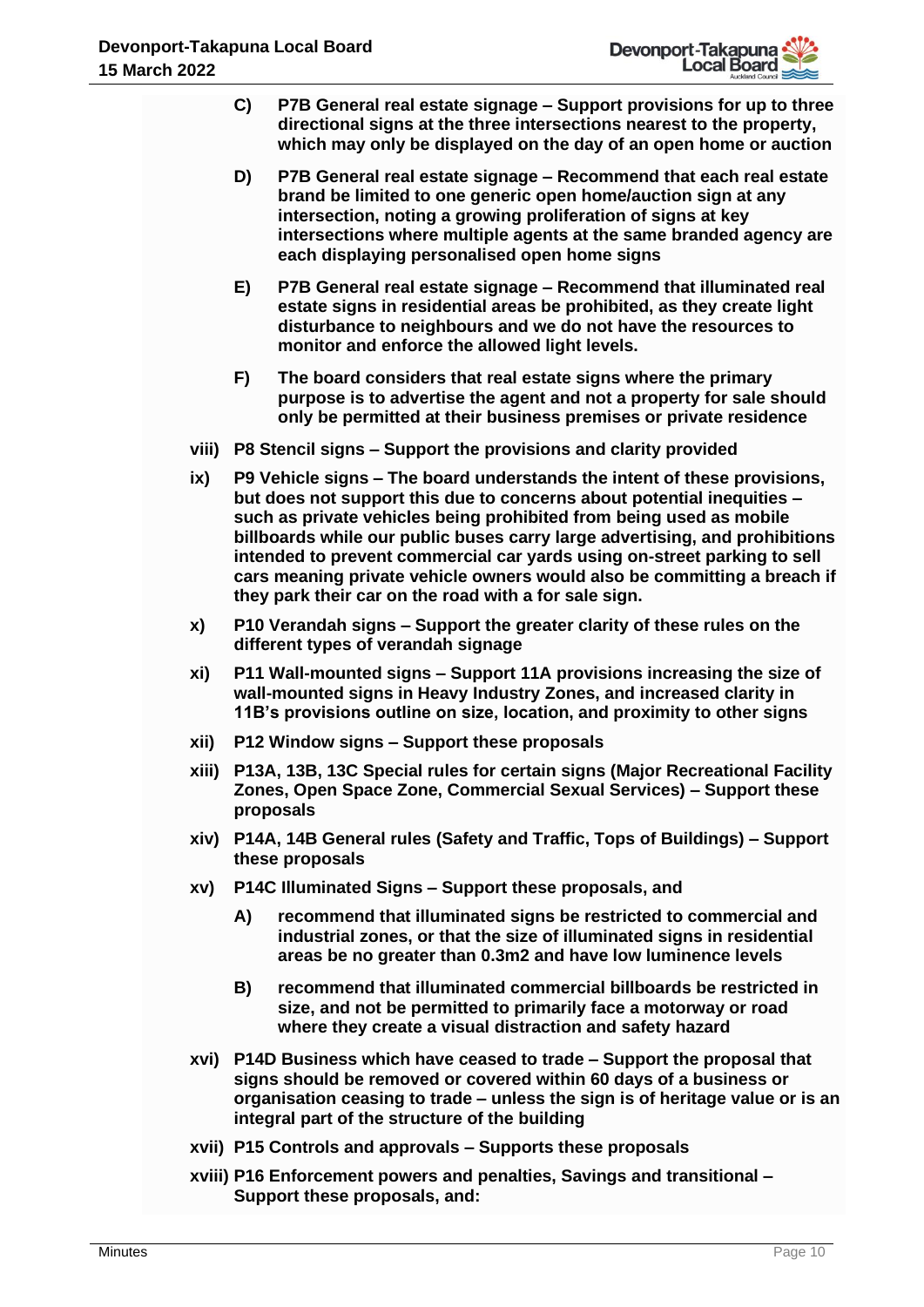- **A) notes that for this bylaw to be effective it must be enforceable and request that council ensure sufficient staffing levels, funding, and other resources are put in place to support this and ensure a high level of compliance is achieved**
- **B)** r**ecommends that, as this bylaw is made under the Local Government Act, the Auckland Council seek an Order In Council empowering council to impose infringements (fines)**
- **xix) Other feedback**
	- **A) Recommends clarifying that it is not permitted for signs to be attached temporarily or permanently to traffic signs or other public infrastructure**
	- **B) Recommends that businesses be encouraged to clearly display their street number**
- **e) Appoints member George Wood and chair Ruth Jackson to present the board's to the Bylaw Panel on 28 March 2022**
- **f) Delegates authority to the local board chair to appoint replacement(s) should the appointed members in (e) be unable to present to the Bylaw Panel**

**CARRIED**

# **13 Public feedback on proposal to amend Stormwater Bylaw 2015**

Resolution number DT/2022/26

MOVED by Member G Wood, seconded by Deputy Chairperson J O'Connor:

**That the Devonport-Takapuna Local Board:** 

- **a) receives the public feedback on the proposal to amend the Stormwater Bylaw 2015 / Te Ture-ā-Rohe Wai Āwhā 2015 as attached to this agenda report**
- **b) notes that a total of 79 submissions were received from people and organisations across the whole of Auckland, and the local board therefore does not have a strong indication of local views**
- **c) provides the following views on matters raised in the public feedback and by the local board, to assist the Bylaw Panel in its deliberations**
	- **i) supports the overall intent and improvements in the amended Stormwater Bylaw, which strengthens regulation of private stormwater and offers greater protection for public stormwater networks from damage, misuse, interference, and nuisance.**
	- **ii) notes that the bylaw aligns strongly with the local board's strategic priorities to improve water quality and stormwater and wastewater connections near our waterways, lake, and coastline.**
- **d) notes that for this bylaw to be effective it must be enforceable and request that council ensure sufficient staffing levels, funding, and other resources are put in place to support this and ensure a high level of compliance is achieved**
- **e) recommends that Auckland Council seek an Order In Council empowering council to impose infringements (fines) under the Local Government Act where applicable**
- **f) Appoints member George Wood to present the board's views to the Bylaw Panel on 28 March 2022**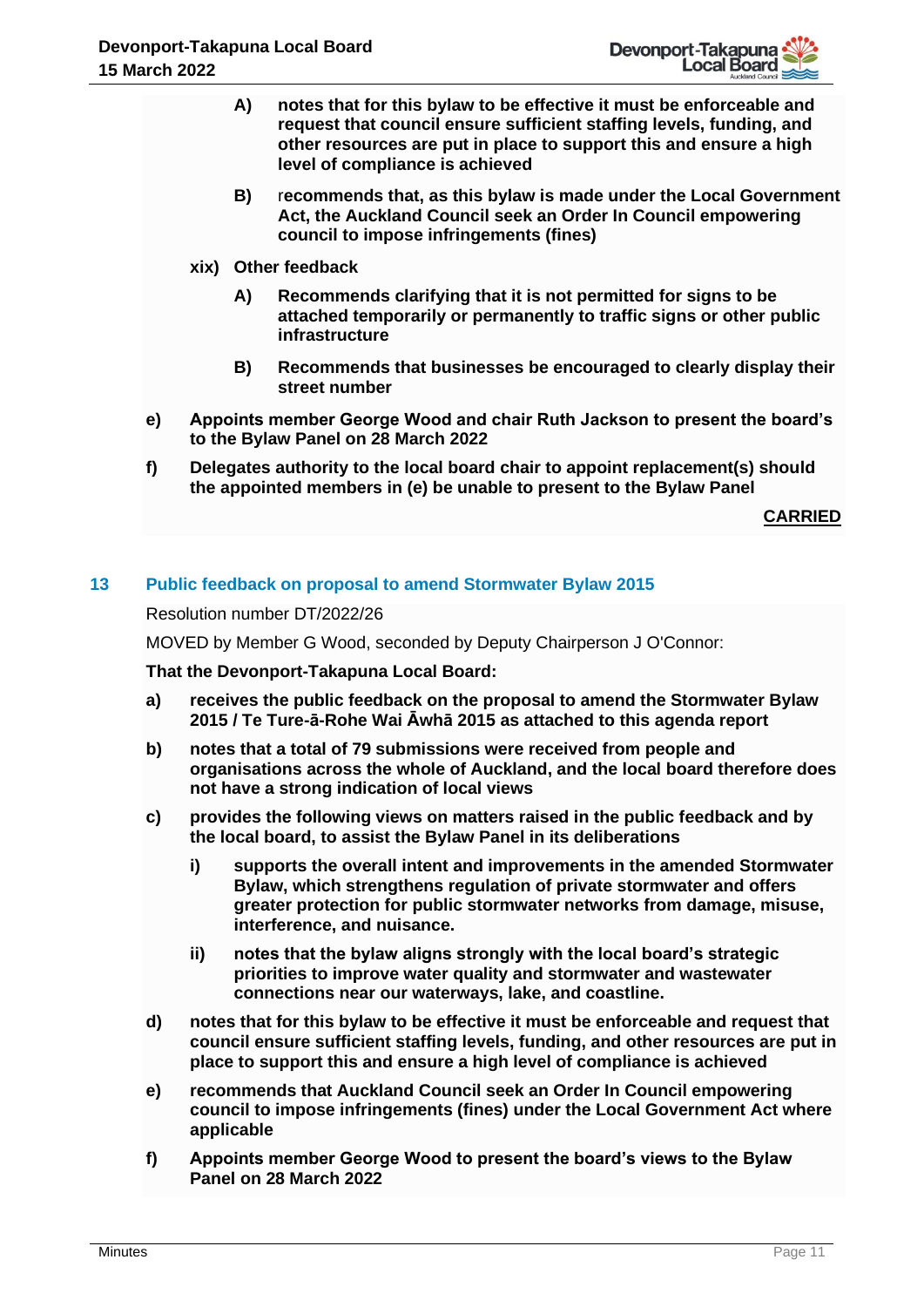

## **g) Delegates authority to the local board chair to appoint replacement(s) should the appointed members in (f) be unable to present to the Bylaw Panel**

**CARRIED**

# **14 Chairpersons' Report**

Resolution number DT/2022/27

MOVED by Member T Deans, seconded by Deputy Chairperson J O'Connor:

# **That the Devonport-Takapuna Local Board:**

# **a) receives and thanks Chairperson Ruth Jackson for her report**

**CARRIED**

# **Precedence of Business**

Resolution number DT/2022/28

MOVED by Chairperson R Jackson, seconded by Deputy Chairperson J O'Connor:

# **That the Devonport-Takapuna Local Board:**

**a) agrees that Item 19: Procedural motion to exclude the public be accorded precedence at this time.**

**CARRIED**

# **19 Procedural motion to exclude the public**

Resolution number DT/2022/29

MOVED by Chairperson R Jackson, seconded by Member T Deans:

# **That the Devonport-Takapuna Local Board:**

# **a) excludes the public from the following part(s) of the proceedings of this meeting.**

The general subject of each matter to be considered while the public is excluded, the reason for passing this resolution in relation to each matter, and the specific grounds under section 48(1) of the Local Government Official Information and Meetings Act 1987 for the passing of this resolution follows.

This resolution is made in reliance on section 48(1)(a) of the Local Government Official Information and Meetings Act 1987 and the particular interest or interests protected by section 6 or section 7 of that Act which would be prejudiced by the holding of the whole or relevant part of the proceedings of the meeting in public, as follows:

| Reason for passing this resolution                                                                                                                                                 |  | Particular interest(s) protected                                                                                                                                                                                                                                                                                                    | Ground(s) under section 48(1) for                                                                                                                                                               |
|------------------------------------------------------------------------------------------------------------------------------------------------------------------------------------|--|-------------------------------------------------------------------------------------------------------------------------------------------------------------------------------------------------------------------------------------------------------------------------------------------------------------------------------------|-------------------------------------------------------------------------------------------------------------------------------------------------------------------------------------------------|
| in relation to each matter                                                                                                                                                         |  | (where applicable)                                                                                                                                                                                                                                                                                                                  | the passing of this resolution                                                                                                                                                                  |
| The public conduct of the part of<br>the meeting would be likely to result<br>in the disclosure of information for<br>which good reason for withholding<br>exists under section 7. |  | $s7(2)(c)(i)$ - The withholding of the<br>information is necessary to protect<br>information which is subject to an<br>obligation of confidence or which<br>any person has been or could be<br>compelled to provide under the<br>authority of any enactment, where<br>the making available of the<br>information would be likely to | s48(1)(a)<br>The public conduct of the part of<br>the meeting would be likely to result<br>in the disclosure of information for<br>which good reason for withholding<br>exists under section 7. |

# **C1 CONFIDENTIAL: Alternative Commercial Opportunities**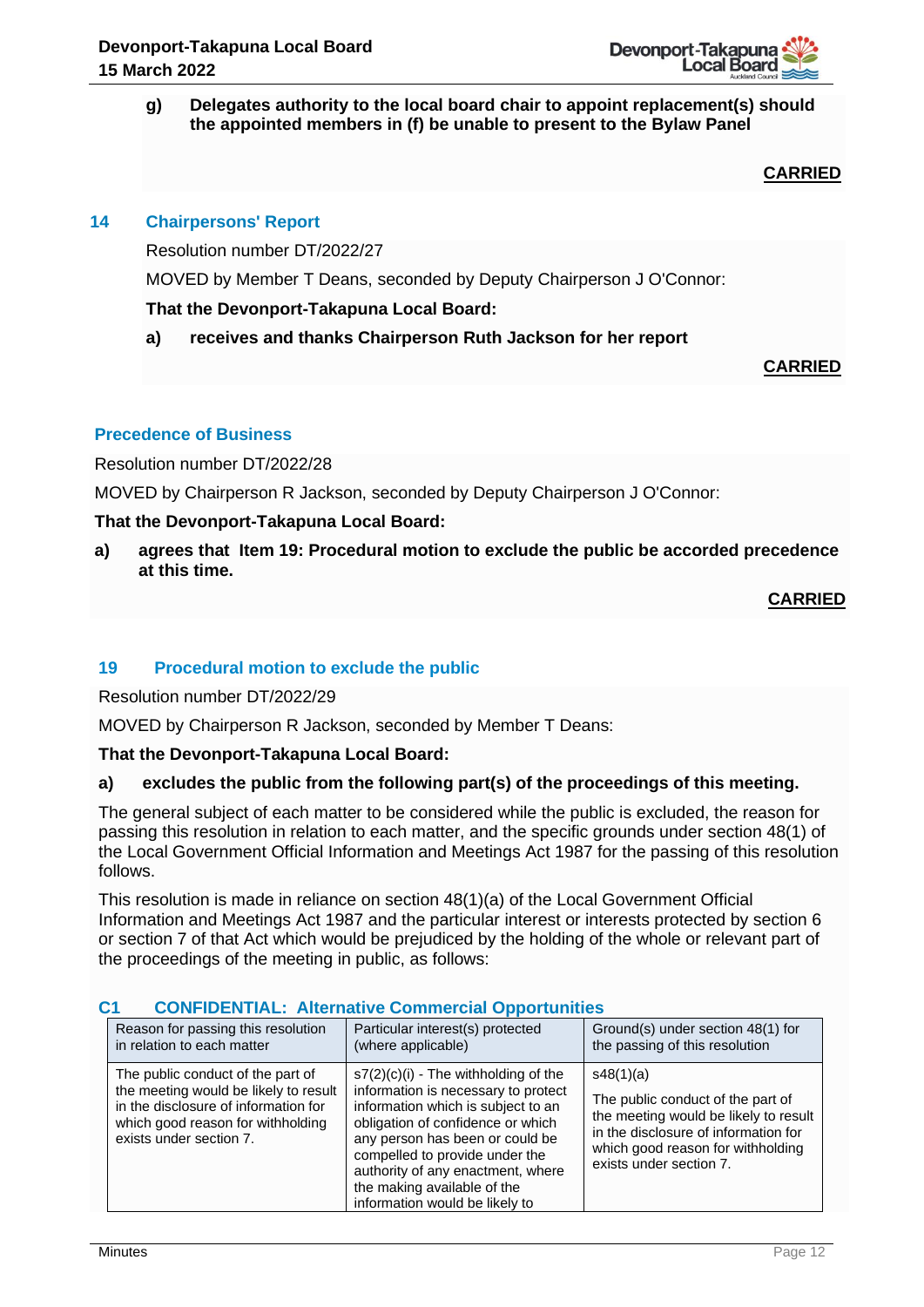| prejudice the supply of similar<br>information or information from the<br>same source and it is in the public<br>interest that such information<br>should continue to be supplied.<br>In particular, the report contains<br>information covered in confidential<br>Finance and<br>Performance workshops and<br>information relating to commercial<br>activities that affect private<br>landowners and negotiations<br>associated with Auckland Council's<br>Own Your Own Home Scheme<br>portfolio which has not been |  |
|----------------------------------------------------------------------------------------------------------------------------------------------------------------------------------------------------------------------------------------------------------------------------------------------------------------------------------------------------------------------------------------------------------------------------------------------------------------------------------------------------------------------|--|
| finalised or released publicly. The<br>report, attachments, and resolution<br>remain confidential until the<br>reasons for confidentiality no longer<br>exist.                                                                                                                                                                                                                                                                                                                                                       |  |

The text of these resolutions is made available to the public who are present at the meeting and form part of the minutes of the meeting.

**CARRIED**

3.32pm The public was excluded.

Resolutions in relation to the confidential items are recorded in the confidential section of these minutes and are not publicly available.

4.36pm The public was re-admitted.

# **RESTATEMENTS**

It was resolved while the public was excluded:

#### **C1 CONFIDENTIAL: Alternative Commercial Opportunities**

Resolution number DT/2022/30

MOVED by Chairperson R Jackson, seconded by Member T Deans:

**That the Devonport-Takapuna Local Board:**

**f) agrees there be no restatement of the report, attachments and resolution until the reasons for confidentiality no longer exist.** 

#### **CARRIED**

# **15 Elected Members' Reports**

A document has been tabled for this item. A copy has been placed on the official minutes and is availbable on the Auckland Council website as a minutes attachments. Resolution number DT/2022/31

MOVED by Chairperson R Jackson, seconded by Member A Bennett:

**That the Devonport-Takapuna Local Board:**

**a) receives and thanks member George Wood for his written report.**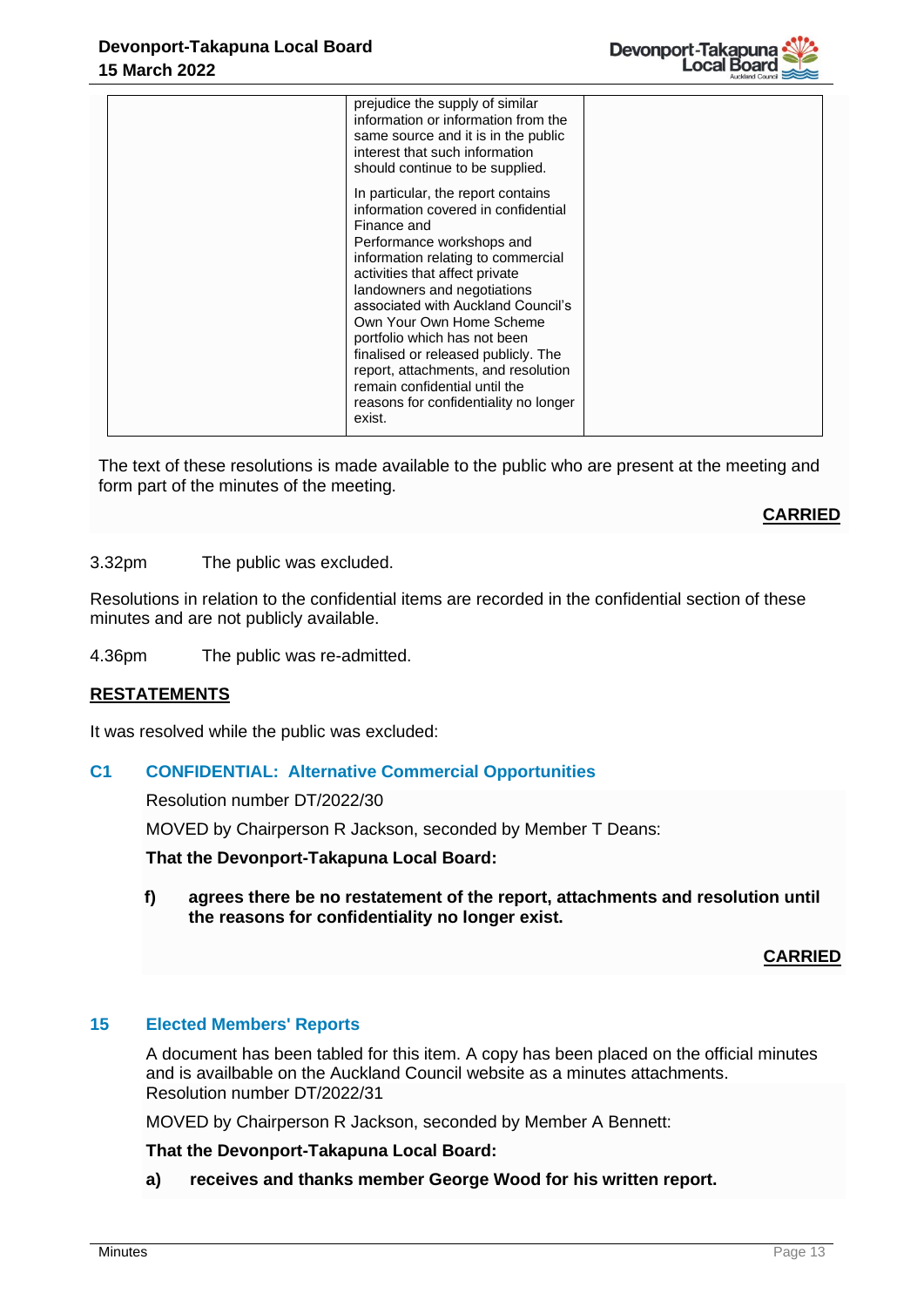

- **b) receives and thanks member Toni van Tonder for her written report.**
- **c) receives and thanks member Trish Deans for her verbal report.**

# **CARRIED**

## **Attachments**

- A 15 March 2022 Devonport Takapuna Local Board Business Meeting Item 15 Members Report - Toni van Tonder
- B 15 March 2022 Devonport Takapuna Local Board Business Meeting Item 15 Members Report - George Wood Additional Items

## **16 Devonport-Takapuna Local Board - Record of Workshops Feburary 2022**

Resolution number DT/2022/32

MOVED by Member G Wood, seconded by Chairperson R Jackson:

#### **That the Devonport-Takapuna Local Board:**

**a) receives the record of the workshops held in February 2022**

## **CARRIED**

# **17 Governance Forward Work Calendar**

Resolution number DT/2022/33

MOVED by Member G Wood, seconded by Chairperson R Jackson:

**That the Devonport-Takapuna Local Board:**

**a) notes the Devonport-Takapuna Local Board governance forward work calendar from March - May 2022 as set out in Attachment A of this agenda report.**

#### **CARRIED**

- Note Item 18: ANZAC Day Service was accorded precedence and taken ahead of Item 11: Local board input to development of Auckland Transport's Interim Speed Management Plan.
- Note Item 19: Procedural motion to exclude the public was accorded precedence and taken ahead of Item 15: Elected Member Reports.

5.00 pm The Chairperson thanked Members for their attendance and attention to business and declared the meeting closed.

> CONFIRMED AS A TRUE AND CORRECT RECORD AT A MEETING OF THE DEVONPORT-TAKAPUNA LOCAL BOARD HELD ON

**DATE:**.........................................................................